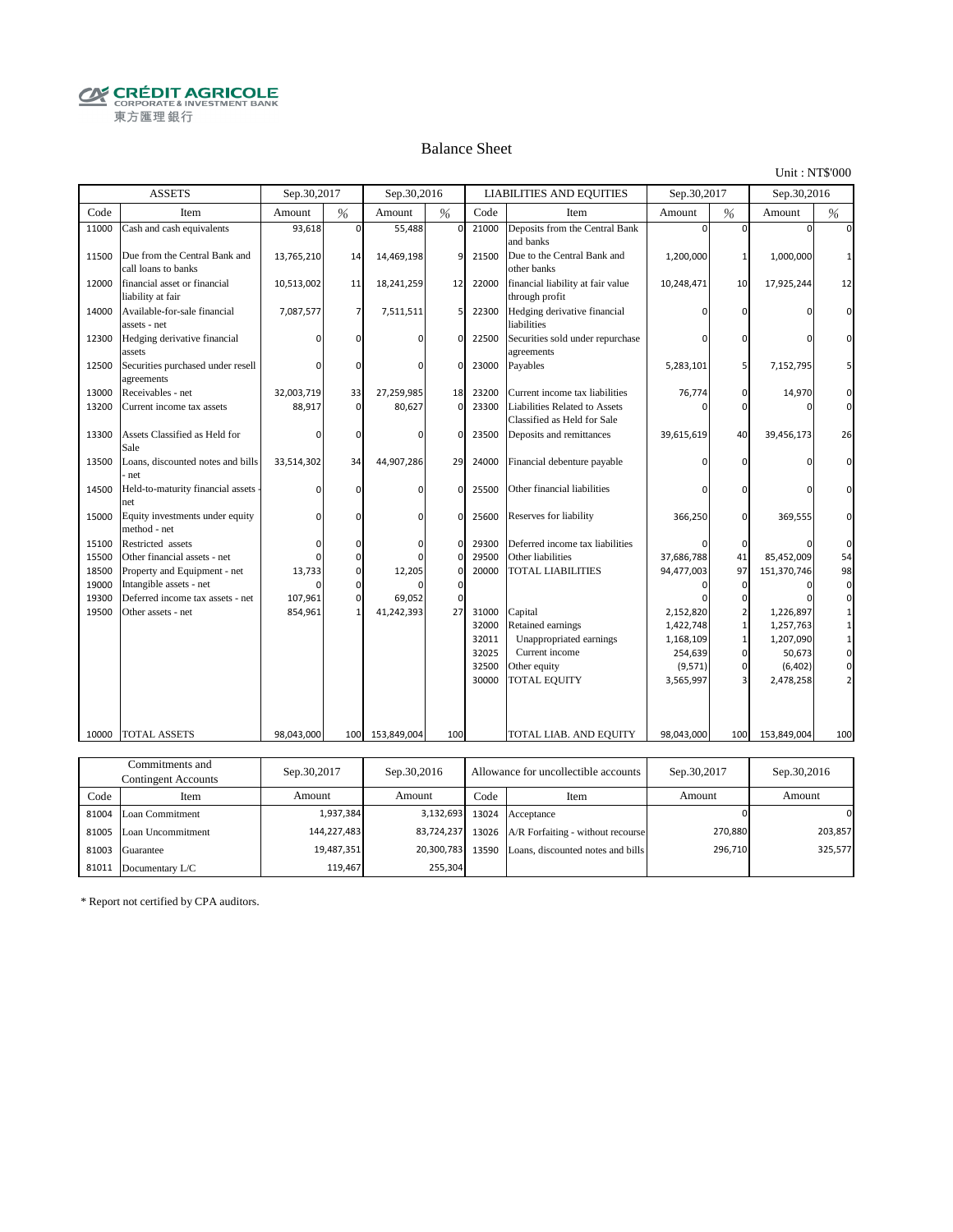**CALCOUT AGRICOLE**<br>
CORPORATE & INVESTMENT BANK<br>
東方匯理銀行

#### Consolidate Income Statement

Unit : NT\$'000

|       |                                                                                                  | Jan.-Sep., 2017 |                | Jan.-Sep., 2016 |                | Variable %     |
|-------|--------------------------------------------------------------------------------------------------|-----------------|----------------|-----------------|----------------|----------------|
| 代碼    | 項<br>目                                                                                           | Amount          | $\%$           | Amount          | $\%$           |                |
| 41000 | Interest income                                                                                  | 868,182         | 120            | 897,866         | 124            | (3)            |
| 51000 | Interest expense                                                                                 | (835, 501)      | (115)          | (520, 545)      | (72)           | 61             |
|       | Net interest (expense) income                                                                    | 32,681          | 5              | 377,321         | 52             | (91)           |
|       | Other operating income                                                                           | <sup>0</sup>    | 0              | 0               | $\mathbf 0$    | $\mathbf 0$    |
|       | Commission income                                                                                | 78,420          | 11             | 62,840          | 9              | 25             |
|       | Gain (loss) on financial assets or liabilities<br>measured at fair value through profit and loss | (1,471,136)     | (203)          | (1,486,504)     | (205)          | (1)            |
|       | Realized gain (loss) on available-for-sale<br>financial assets                                   | (24, 362)       | (3)            | (57, 636)       | (8)            | (58)           |
|       | Realized gain (loss) on held-to-maturity<br>financial assets                                     | O               | 0              | 0               | 0              | 0              |
|       | Foreign exchange gains (losses) - net                                                            | 1,886,232       | 261            | 1,666,151       | 230            | 13             |
|       | Impairment loss on assets (reversal of                                                           |                 | 0              | $\Omega$        | 0              | 0              |
|       | impairment loss on assets)                                                                       |                 |                |                 |                |                |
|       | Others                                                                                           | 222,068         | 31             | 232,269         | 32             | (4)            |
|       | Net income                                                                                       | 723,903         | 102            | 794,441         | 110            | (9)            |
| 58200 | Bad debt expenses                                                                                | 115,910         | 16             | (250, 875)      | (35)           | (146)          |
|       | Operating expenses                                                                               | 0               | 0              | 0               | $\overline{0}$ | 0              |
| 58500 | Employee benefits                                                                                | (250, 515)      | (35)           | (236, 529)      | (33)           | 6              |
| 59000 | Depreciation and amortization expense                                                            | (1,654)         | 0              | (1,991)         | 0              | (17)           |
| 59500 | Other general and administrative expenses                                                        | (241, 321)      | (33)           | (214, 364)      | (30)           | 13             |
|       | Consolidated income (loss) from continuing operations before<br>income tax                       | 346,323         | 48             | 90,682          | 13             | 282            |
| 61003 | Consolidated income (loss) from continuing operations - Income<br>tax (expense) benefit          | (91, 684)       | (13)           | (40,008)        | (6)            | 129            |
|       | Consolidated income (loss) from continuing operations - after<br>income tax                      | 254,639         | 35             | 50,674          | 7              | 403            |
| 62500 | Income (loss) from discontinued operations                                                       | 0               | $\mathbf 0$    | $\Omega$        | $\mathbf 0$    | $\Omega$       |
|       | Net income (loss)                                                                                | 254,639         | 35             | 50,674          |                | 403            |
|       | Other comprehensive income                                                                       |                 |                |                 |                |                |
| 65001 | Exchange differences on cumulative translation adjustments                                       | (8,042)         | (1)            | 1,406           | 0              | (672)          |
| 65011 | Unrealized gain (loss) on available-for-sale financial assets                                    | 789             | 0              | (13,050)        | (2)            | (106)          |
| 65031 | Remeasurement of defined benift plans                                                            |                 | $\Omega$       |                 | $\Omega$       |                |
|       | 65051 Other comprehensive income after tax                                                       | $\Omega$        | $\mathbf 0$    | 0               | $\overline{0}$ | $\mathbf 0$    |
|       | Total other comprehensive income                                                                 | 247,386         | 34             | 39,030          |                | 534            |
|       | Net income belong to:                                                                            |                 |                |                 |                |                |
|       | Owners' equity                                                                                   | 254,639         | 35             | 50,674          | 7              | 403            |
|       | Non-controlling Interests                                                                        |                 | 0              | 0               | O              |                |
|       | Total other comprehensive income belong to:                                                      |                 |                |                 |                |                |
|       | Owners' equity                                                                                   | 247,386         | 34             | 39,030          | 5              | 534            |
|       | Non-controlling Interests                                                                        | 0               | $\overline{0}$ | 0               | $\overline{0}$ | $\overline{0}$ |

\* Report not certified by CPA auditors.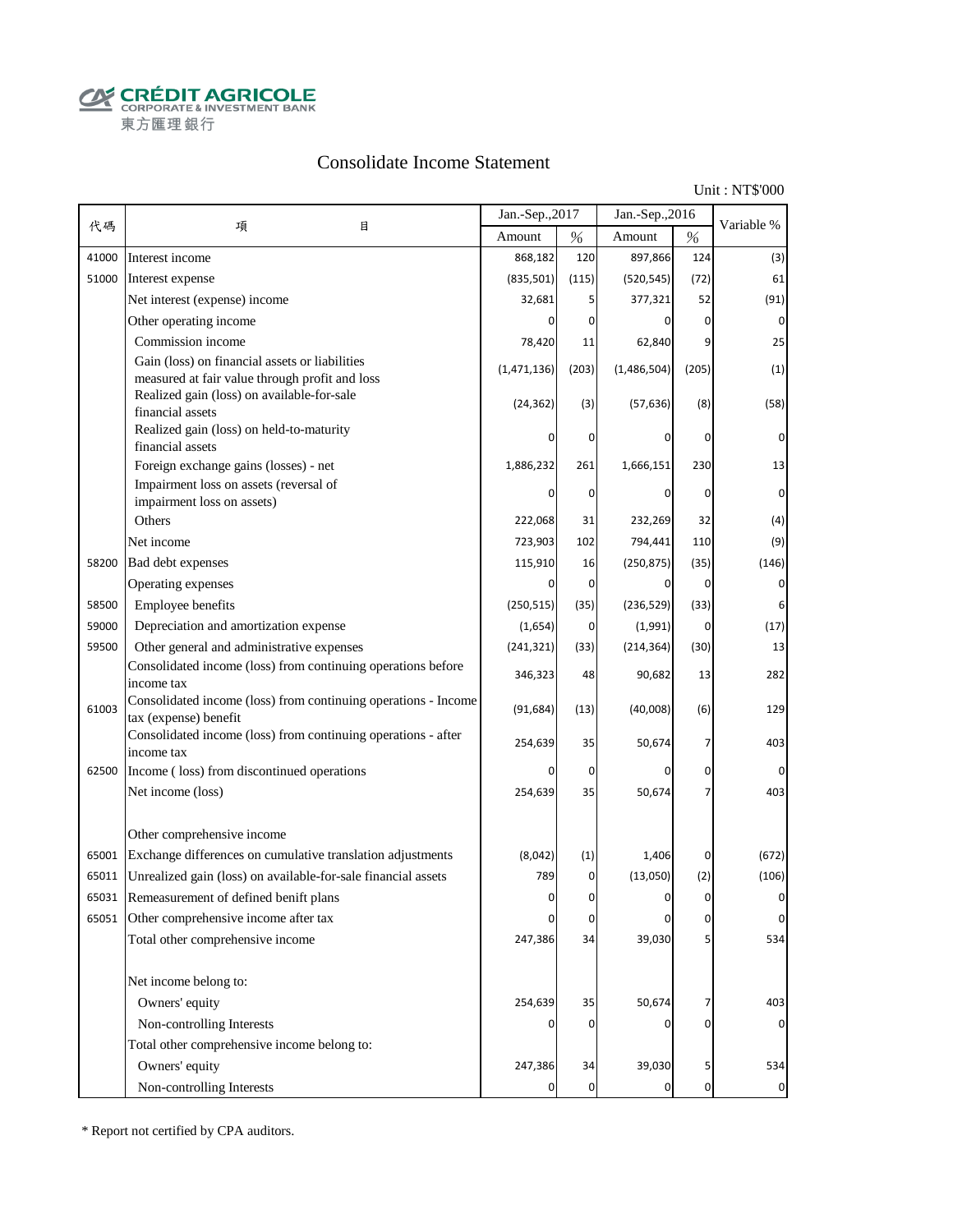

#### Information on fair value hierarchy of financial instruments

#### Unit : NT\$'000

| Instrument item meansured at fair value        |            | Sep.30,2017 |            |         | Sep.30,2016 |           |            |         |
|------------------------------------------------|------------|-------------|------------|---------|-------------|-----------|------------|---------|
|                                                | Total      | Level 1     | Level 2    | Level 3 | Total       | Level 1   | Level 2    | Level 3 |
| Non-derivative financial instruments           |            |             |            |         |             |           |            |         |
| Asset                                          |            |             |            |         |             |           |            |         |
| Financial assets designated at fair value      | 1,003,485  | 1,003,485   |            |         | 1,399,985   | 1,399,985 |            |         |
| through profit or loss                         |            |             |            |         |             |           |            |         |
| Held for trading financial asset               | 1,003,485  | 1,003,485   |            |         | 1,399,985   | 1,399,985 |            |         |
| Equity investment                              |            |             |            |         |             |           |            |         |
| <b>Bond</b> investment                         | 1,003,485  | 1,003,485   |            |         | 1,399,985   | 1,399,985 |            |         |
| Others                                         |            |             |            |         |             |           |            |         |
| Financial assets designated at fair value      |            |             |            |         |             |           |            |         |
| through profit or loss on initial recognition  |            |             |            |         |             |           |            |         |
| Available-for-sale financial assets            | 7,087,577  | 3,551,454   | 3,536,123  |         | 7,511,511   | 4,719,194 | 2,792,317  |         |
| Equity investment                              |            |             |            |         |             |           |            |         |
| Bond investment                                | 6,537,544  | 3,551,454   | 2,986,090  |         | 6,961,480   | 4,719,194 | 2,242,286  |         |
| Others                                         | 550,033    |             | 550,033    |         | 550,031     |           | 550,031    |         |
| Liabilities                                    |            |             |            |         |             |           |            |         |
| Financial liabilities designated at fair value |            |             |            |         |             |           |            |         |
| through profit or loss                         |            |             |            |         |             |           |            |         |
| Held for trading financial liabilities         |            |             |            |         |             |           |            |         |
| Financial liabilities designated at fair value |            |             |            |         |             |           |            |         |
| through profit or loss on initial recognition  |            |             |            |         |             |           |            |         |
| Derivatives financial instruments              |            |             |            |         |             |           |            |         |
| Asset                                          |            |             |            |         |             |           |            |         |
| Financial assets designated at fair value      | 9.509.517  |             | 9,509,517  |         | 16,841,274  |           | 16,841,274 |         |
| through profit or loss                         |            |             |            |         |             |           |            |         |
| Hedging derivative financial assets            |            |             |            |         |             |           | ÷,         |         |
| Liabilities                                    |            |             |            |         |             |           |            |         |
| Financial liabilities designated at fair value | 10,248,471 |             | 10,248,471 |         | 17,925,244  |           | 17,925,244 |         |
| through profit or loss                         |            |             |            |         |             |           |            |         |
| Hedging derivative financial liabilities       |            |             |            |         |             |           |            |         |
|                                                |            |             |            |         |             |           |            |         |

#### Financial asset changes in fair value measurement level 3

|                                               |           |           |                       |                        |              |                        |               | <b>Unit: NT\$'000</b> |
|-----------------------------------------------|-----------|-----------|-----------------------|------------------------|--------------|------------------------|---------------|-----------------------|
|                                               | Beginning |           | Profit/Loss valuation | Increase during period |              | Decrease during period |               |                       |
| Item                                          | retained  | Income    | Other comprehe        |                        | Transfers to | Sale, disposal         | Converted out | Ending retained       |
|                                               | earnging  | statement | income                | Buy in or issue        | Level 3      | or settlement          | from Level 3  | earning               |
| Financial assets designated at fair value     |           |           |                       |                        |              |                        |               |                       |
| through profit or loss                        |           |           |                       |                        |              |                        |               |                       |
| Held for trading financial assets             |           |           |                       |                        |              |                        |               |                       |
| Financial assets designated at fair value     |           |           |                       |                        |              |                        |               |                       |
| through profit or loss on initial recognition |           |           |                       |                        |              |                        |               |                       |
| Available-for-sale financial assets           |           |           |                       |                        |              |                        |               |                       |
| Hedging derivative financial assets           |           |           |                       |                        |              |                        |               |                       |
|                                               |           |           |                       |                        |              |                        |               |                       |

#### Financial liabilities changes in fair value measurement level 3

|                                                |                      |                                               |                 |                         |                                 |                               | Unit: NT\$'000             |
|------------------------------------------------|----------------------|-----------------------------------------------|-----------------|-------------------------|---------------------------------|-------------------------------|----------------------------|
|                                                | Beginning            |                                               |                 | Increase during period  |                                 | Decrease during period        |                            |
| Item                                           | retained<br>earnging | Valuation of profit/loss during<br>the period | Buy in or issue | Transfers to<br>Level 3 | Sale, disposal<br>or settlement | Converted out<br>from Level 3 | Ending retained<br>earning |
| Financial liabilities designated at fair value |                      |                                               |                 |                         |                                 |                               |                            |
| through profit or loss                         |                      |                                               |                 |                         |                                 |                               |                            |
| Held for trading financial liabilities         |                      |                                               |                 |                         |                                 |                               |                            |
| Financial liabilities designated at fair value |                      |                                               |                 |                         |                                 |                               |                            |
| through profit or loss on initial recognition  |                      |                                               |                 |                         |                                 |                               |                            |
| Hedging derivative financial liabilities       |                      |                                               |                 |                         |                                 | $\overline{\phantom{a}}$      |                            |
|                                                |                      |                                               |                 |                         |                                 |                               |                            |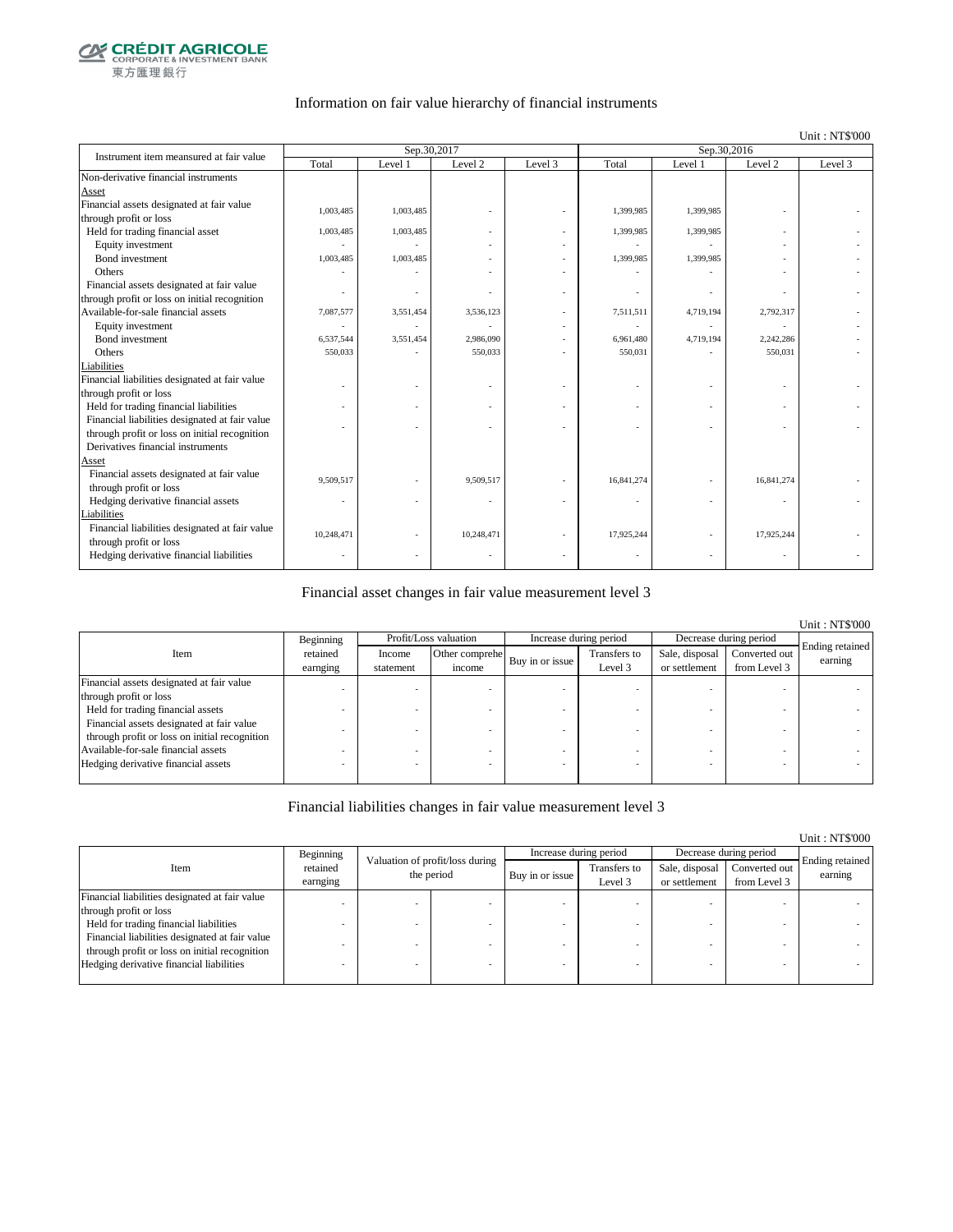

#### ASSETS QUALITY

Unit : NT\$'000, %

| Year \ Month               |                                  |                          |                          | Sep.30,2017                                     |                     |                                                                  | Sep.30,2016              |                          |                                                 |                      |                                                      |
|----------------------------|----------------------------------|--------------------------|--------------------------|-------------------------------------------------|---------------------|------------------------------------------------------------------|--------------------------|--------------------------|-------------------------------------------------|----------------------|------------------------------------------------------|
|                            | <b>ITEM</b>                      | Overdue<br>Amount        | Loan<br>Amount           | $%$ of<br>Overdue<br>loans<br>to Total<br>loans |                     | $%$ of<br>Loan loss reserve Loan loss reserve<br>to Overdue Loan | Overdue<br>Amount        | Loan<br>Amount           | $%$ of<br>Overdue<br>loans<br>to Total<br>loans | Loan loss<br>reserve | $%$ of<br>Loan loss<br>reserve<br>to Overdue<br>Loan |
| Corporate Finance          | Security                         | $\sim$                   | 2,667,409                |                                                 | 296,710             |                                                                  | $\blacksquare$           | 209,213                  |                                                 | 325,577              |                                                      |
|                            | Unsecurity                       |                          | 31,143,603               |                                                 |                     |                                                                  |                          | 45,023,650               |                                                 |                      |                                                      |
|                            | Housing Loan                     |                          |                          | $\sim$                                          |                     |                                                                  |                          | $\overline{\phantom{a}}$ |                                                 |                      |                                                      |
|                            | Cash card                        |                          |                          | $\sim$                                          |                     | <b>NA</b>                                                        |                          |                          |                                                 |                      | <b>NA</b>                                            |
| <b>Consumer Finace</b>     | Small credit Loan                |                          |                          | $\overline{\phantom{a}}$                        |                     |                                                                  | -                        | $\overline{\phantom{0}}$ |                                                 |                      |                                                      |
|                            | Security<br>Others<br>Unsecurity | $\overline{\phantom{0}}$ |                          |                                                 |                     |                                                                  | $\blacksquare$           | $\overline{\phantom{0}}$ |                                                 |                      |                                                      |
|                            | Total                            | $\overline{\phantom{0}}$ | 33,811,012               | $\sim$                                          | 296,710             |                                                                  |                          | 45,232,863               |                                                 | 325,577              |                                                      |
|                            |                                  | Overdue<br>Amount        | A/R<br>Amount            | $%$ of<br>Overdue A/R<br>to Total A/R           | Provision<br>Amount | $%$ of<br>Provision to<br>Overdue Loan                           | Overdue<br>Amount        | A/R<br>Amount            | $%$ of<br>Overdue A/R<br>to Total A/R           | Provision<br>Amount  | $%$ of<br>Provision to<br>Overdue<br>Loan            |
| Credit card                |                                  |                          |                          | $\blacksquare$                                  |                     |                                                                  |                          |                          |                                                 |                      |                                                      |
| Factoring-without recourse |                                  |                          | 27,087,958               | $\sim$                                          | 270,880             | <b>NA</b>                                                        |                          | 20,384,975               |                                                 | 203,857              | <b>NA</b>                                            |
| Other non-performing loans |                                  | $\blacksquare$           | $\overline{\phantom{0}}$ | $\blacksquare$                                  |                     |                                                                  | $\overline{\phantom{0}}$ | $\overline{\phantom{0}}$ | $\overline{\phantom{0}}$                        |                      |                                                      |

| ` Month<br>Year∖                                                           | Sep.30.201 <sup>-</sup> | Sep. 30.2016 |
|----------------------------------------------------------------------------|-------------------------|--------------|
| Loan classified as non-Pass-Due with normal payment after debt negotiation |                         |              |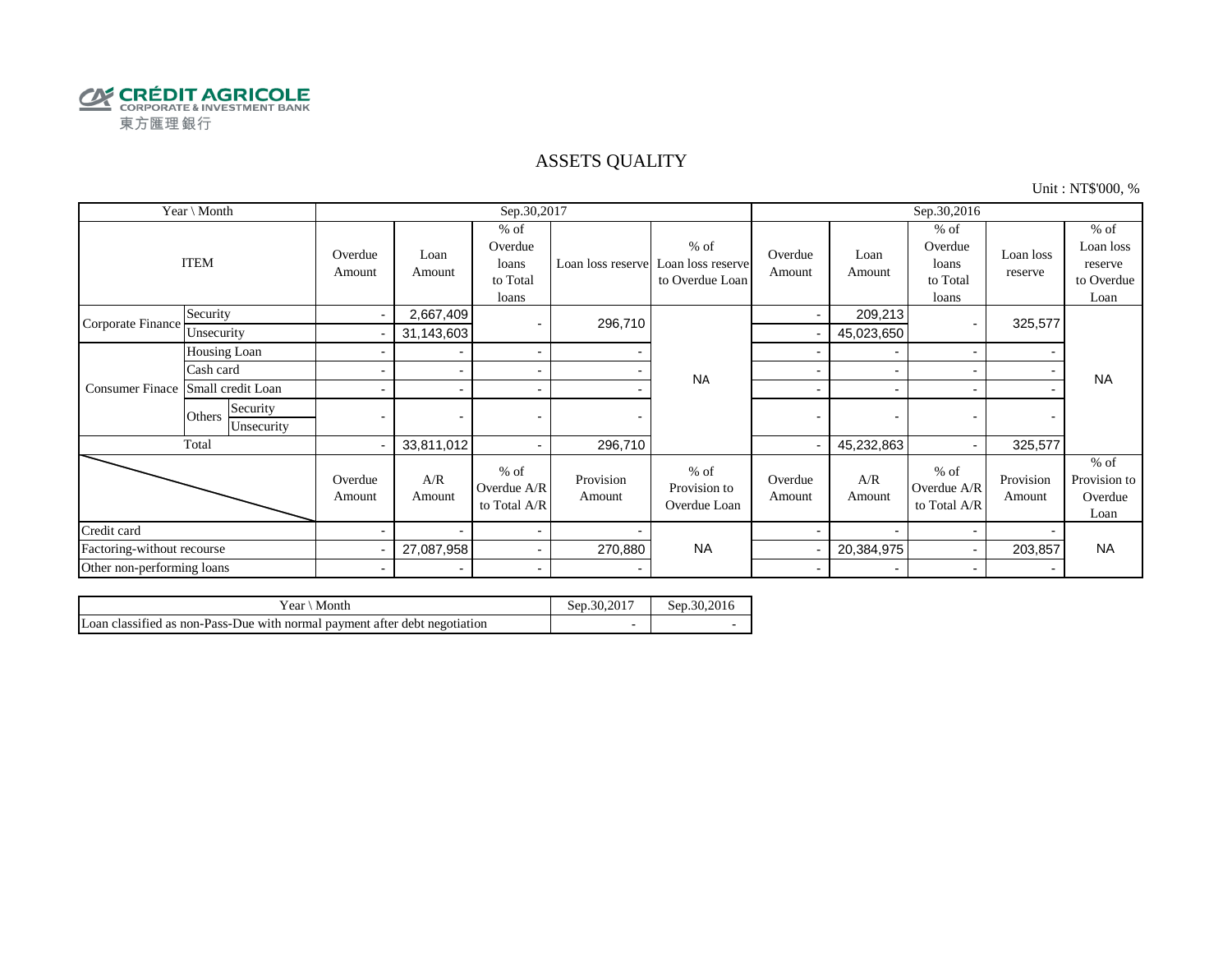

# Credit Exposure Concentration

Unit : NT\$'000, %

| Year $\setminus$<br>Month |                         | Sep.30,2017                                |                      |                                              | Sep.30,2016                  |                                            |               |                                              |  |  |
|---------------------------|-------------------------|--------------------------------------------|----------------------|----------------------------------------------|------------------------------|--------------------------------------------|---------------|----------------------------------------------|--|--|
| Ranking                   | Group Name              | <b>INDUSTRIAL</b><br><b>CLASSIFICATION</b> | <b>Credit Amount</b> | % of Credit<br>amount to<br>net worth $(\%)$ | Group Name                   | <b>INDUSTRIAL</b><br><b>CLASSIFICATION</b> | Credit Amount | % of Credit<br>amount to<br>net worth $(\%)$ |  |  |
|                           | <b>Axxxx</b>            | Manufacturing                              | 27,087,958           |                                              | <b>760% Axxxx</b>            | Manufacturing                              | 20,384,975    | 823%                                         |  |  |
| 2                         | <b>Ouxxxx</b>           | Manufacturing                              | 8,050,842            |                                              | 226% FOXXXXX PlXXXXXX        | Manufacturing                              | 9,955,111     | 402%                                         |  |  |
| 3                         | <b>FOXXXXX PIXXXXXX</b> | Manufacturing                              | 6,865,082            |                                              | 193% Quxxxx                  | Manufacturing                              | 8,513,706     | 344%                                         |  |  |
| 4                         | <b>Gxx</b>              | <b>Retail Sales</b>                        | 6,489,426            | 182% Gxx                                     |                              | <b>Retail Sales</b>                        | 6,489,426     | 262%                                         |  |  |
| 5                         | <b>Ctxx</b>             | Construction                               | 3,710,686            | 104% Ctxx                                    |                              | Construction                               | 5,031,481     | 203%                                         |  |  |
| 6                         | Lxxx Ox                 | Manufacturing                              | 3,497,512            |                                              | 98% COXXXX                   | Manufacturing                              | 3,920,188     | 158%                                         |  |  |
| 7                         | <b>Fxx Eaxxxx</b>       | Manufacturing                              | 3,276,793            |                                              | 92% Adxxxxxx Sxxxx Coxxxxxxx | Manufacturing                              | 3,832,854     | 155%                                         |  |  |
| 8                         | Mixxxx Sexxxxxxxxxx     | Transportation                             | 2,500,000            |                                              | 70% Daxxxxx                  | <b>Financial Service</b>                   | 3,500,000     | 141%                                         |  |  |
| 9                         | Daxxxxx                 | <b>Financial Service</b>                   | 2,400,000            |                                              | 67% CSXX COXXXXXXXX          | Manufacturing                              | 2,837,975     | 115%                                         |  |  |
| 10                        | EVXXXXXXX               | Transportation                             | 2,258,262            |                                              | 63% Lxxx Ox                  | Manufacturing                              | 2,512,113     | 101%                                         |  |  |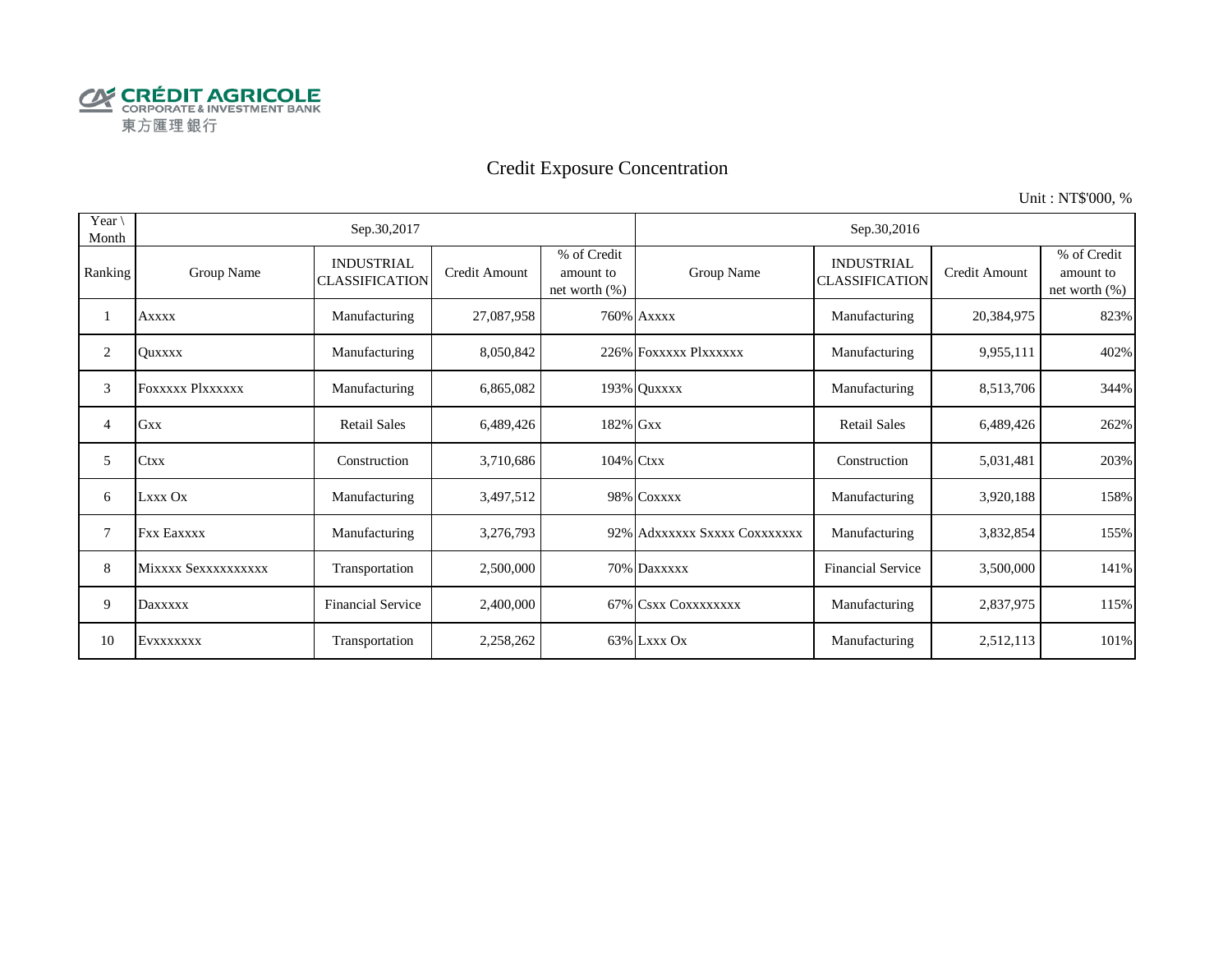

## Interest-Rate Sensitivity - TWD Currency Sep.30,2017

Unit : NT\$'000, %

| <b>ITEM</b>                                                  | $0$ to $90$ days | 91 to 180 days           | 181 days to 1 year       | over 1 year | <b>TOTAL</b> |  |  |  |  |
|--------------------------------------------------------------|------------------|--------------------------|--------------------------|-------------|--------------|--|--|--|--|
| Sensitive assets                                             | 16,557,455       | 3,851,454                | 2,986,090                | 9,643,567   | 33,038,566   |  |  |  |  |
| Sensitive liabilities                                        | 4,277,524        | $\overline{\phantom{0}}$ | $\overline{\phantom{a}}$ | 1,328,123   | 5,605,647    |  |  |  |  |
| Sensitive Gap                                                | 12,279,931       | 3,851,454                | 2,986,090                | 8,315,444   | 27,432,919   |  |  |  |  |
| Equity                                                       |                  |                          |                          |             | 3,446,313    |  |  |  |  |
| Ratio of interest-rate sensitive assets to liabi<br>589.38 % |                  |                          |                          |             |              |  |  |  |  |
| Ratio of interest-rate sensitive gap to equity<br>796.01 %   |                  |                          |                          |             |              |  |  |  |  |

## Interest-Rate Sensitivity - USD Currency Sep.30,2017

Unit : US\$'000, %

| <b>ITEM</b>                                                      | $0$ to 90 days | 91 to 180 days | 181 days to 1 year       | over 1 year              | <b>TOTAL</b> |  |  |  |  |
|------------------------------------------------------------------|----------------|----------------|--------------------------|--------------------------|--------------|--|--|--|--|
| Sensitive assets                                                 | 418,119        |                | 95,320                   | 193,462                  | 706,901      |  |  |  |  |
| Sensitive liabilities                                            | 1,902,023      | 431,099        | $\overline{\phantom{a}}$ | $\overline{\phantom{0}}$ | 2,333,122    |  |  |  |  |
| Sensitive Gap                                                    | (1,483,904)    | (431,099)      | 95,320                   | 193,462                  | (1,626,221)  |  |  |  |  |
| Equity                                                           |                |                |                          |                          | 3,939        |  |  |  |  |
| Ratio of interest-rate sensitive assets to liabi<br>30.30 %      |                |                |                          |                          |              |  |  |  |  |
| Ratio of interest-rate sensitive gap to equity<br>$-41,285.12\%$ |                |                |                          |                          |              |  |  |  |  |

Note:

- 1. Interest-rate sensitive assets or liabilities represent interest bearing assets or interest paying liabilities influenced by the fluctuation of interest rates.
- 2. Ratio of interest-rate sensitive assets to liabilities = Interest-rate sensitive assets ÷ Interest-rate sensitive liabilities (i.e. New Taiwan Dollar interest-rate sensitive assets and New Taiwan Dollar interest-rate sensitive liabilities with tenors of less than one year)
- 3. Interest-rate sensitive gap = Interest-rate sensitive assets  $-$  Interest-rate sensitive liabilities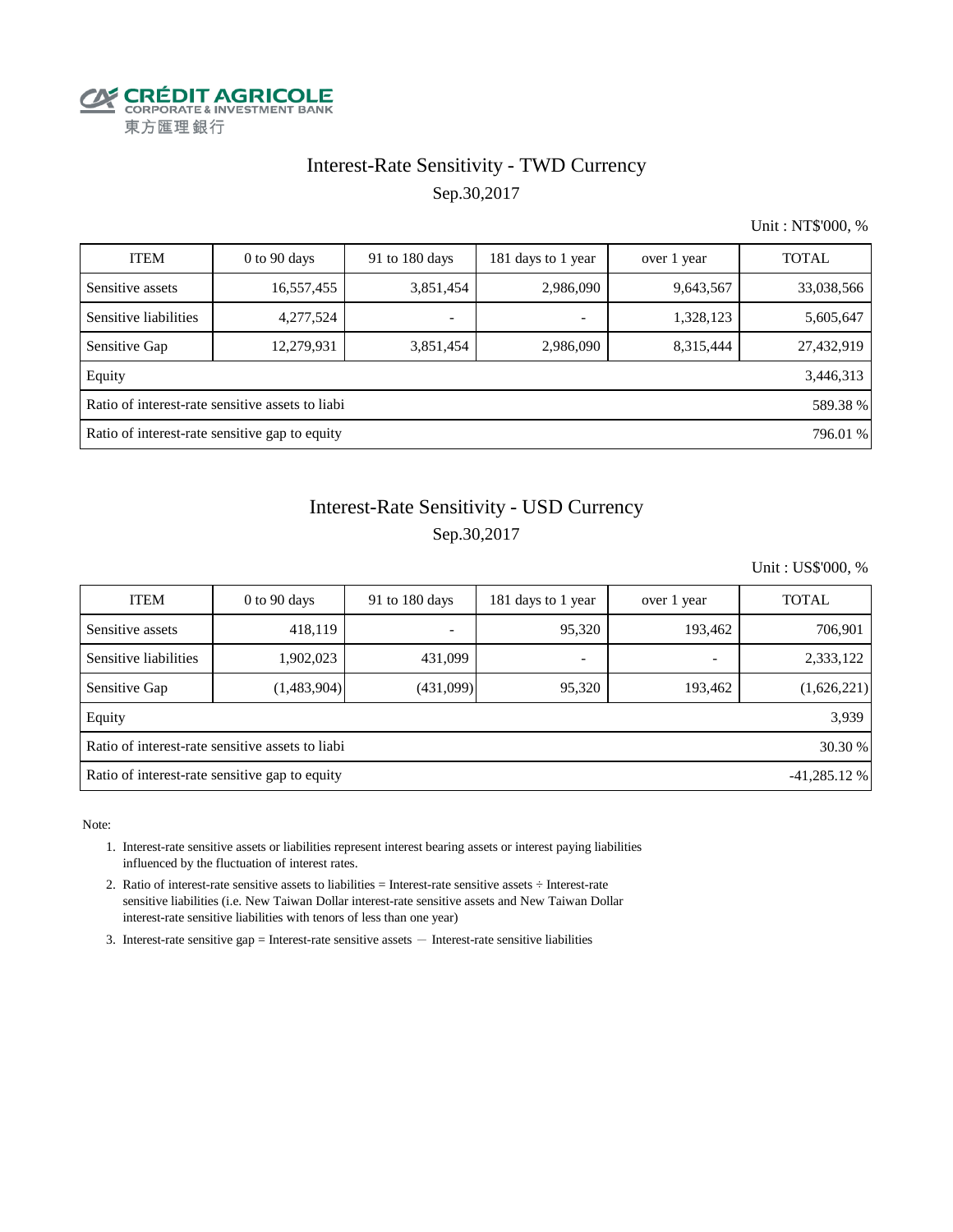

# Ratio of Profitability

Unit : %

| <b>ITEM</b>               |                   | Sep.30,2017 | Sep.30,2016 |  |
|---------------------------|-------------------|-------------|-------------|--|
| Ratio of return on assets | before income tax | 0.31 %      | $0.06\%$    |  |
|                           | after incometax   | 0.22%       | 0.03%       |  |
| Ratio of return on equity | before income tax | 10.07 %     | 3.17 %      |  |
|                           | after incometax   | 7.35 %      | 1.57 %      |  |
| Ratio of net income       |                   | 34.17 %     | 4.91 %      |  |

Note:

- 1. Ratio of return on assets = Income before income tax  $\div$  Average assets
- 2. Ratio of return on equity = Income before income tax  $\div$  Average equity
- 3. Ratio of net income = Income before income tax  $\div$  Total revenue
- 4. Income before income tax is the year-to-date accumulated income.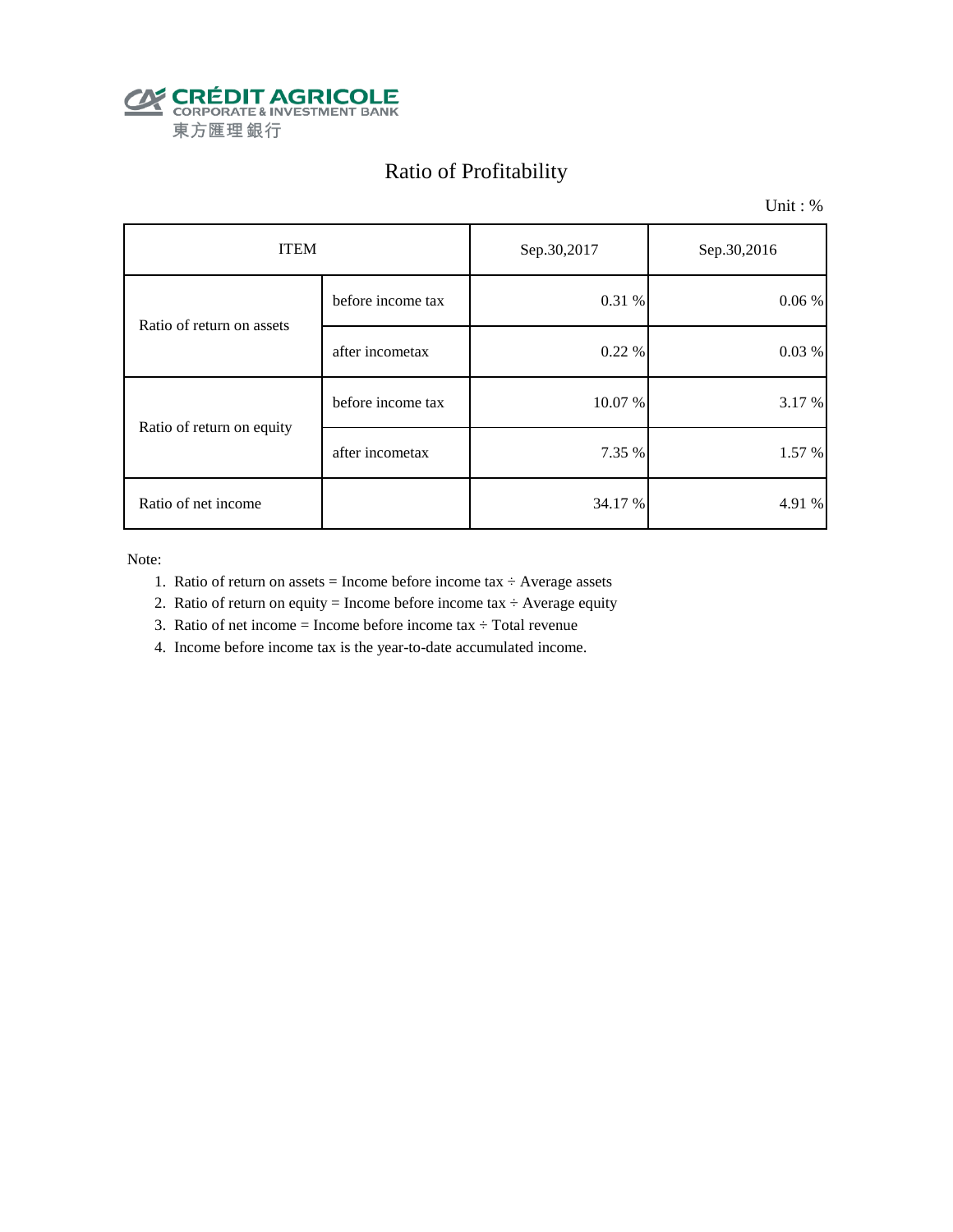

## Analysis of Assets and Liabilities by Maturity Date - TWD Currency Sep.30,2017

Unit : NT\$'000

| <b>ITEM</b> | <b>TOTAL</b> | Amount for the remaining period to the maturity date |                 |                |                       |             |  |  |
|-------------|--------------|------------------------------------------------------|-----------------|----------------|-----------------------|-------------|--|--|
|             |              | $0$ to 30 days                                       | $31$ to 90 days | 91 to 180 days | 181 days to<br>1 year | over 1 year |  |  |
| Assets      | 483,546,489  | 175,236,938                                          | 114,104,689     | 110,781,601    | 55,925,372            | 27,497,889  |  |  |
| Liabilities | 484,674,952  | 119,881,579                                          | 159,488,742     | 125,692,304    | 55,915,503            | 23,696,824  |  |  |
| Gap         | $-1,128,463$ | 55,355,359                                           | $-45,384,053$   | $-14,910,703$  | 9,869                 | 3,801,065   |  |  |

Note:

 1. The table includes only New Taiwan Dollar amounts (i.e. excludes assets and liabilities denominated in foreign currency).

### Analysis of Assets and Liabilities by Maturity Date - USD Currency Sep.30,2017

Unit : US\$'000

|             | <b>TOTAL</b> | Amount for the remaining period to the maturity date |                 |                |                       |             |  |  |
|-------------|--------------|------------------------------------------------------|-----------------|----------------|-----------------------|-------------|--|--|
| <b>ITEM</b> |              | $0$ to 30 days                                       | $31$ to 90 days | 91 to 180 days | 181 days to<br>1 year | over 1 year |  |  |
| Assets      | 20,947,847   | 6,979,102                                            | 6,077,308       | 4,383,806      | 2,183,684             | 1,323,947   |  |  |
| Liabilities | 21,651,214   | 8,473,450                                            | 4,899,649       | 4,493,825      | 2,450,810             | 1,333,480   |  |  |
| Gap         | $-703,367$   | $-1,494,348$                                         | 1,177,659       | $-110,019$     | $-267,126$            | $-9,533$    |  |  |

Note:

1. The table includes only U.S. Dollar amounts.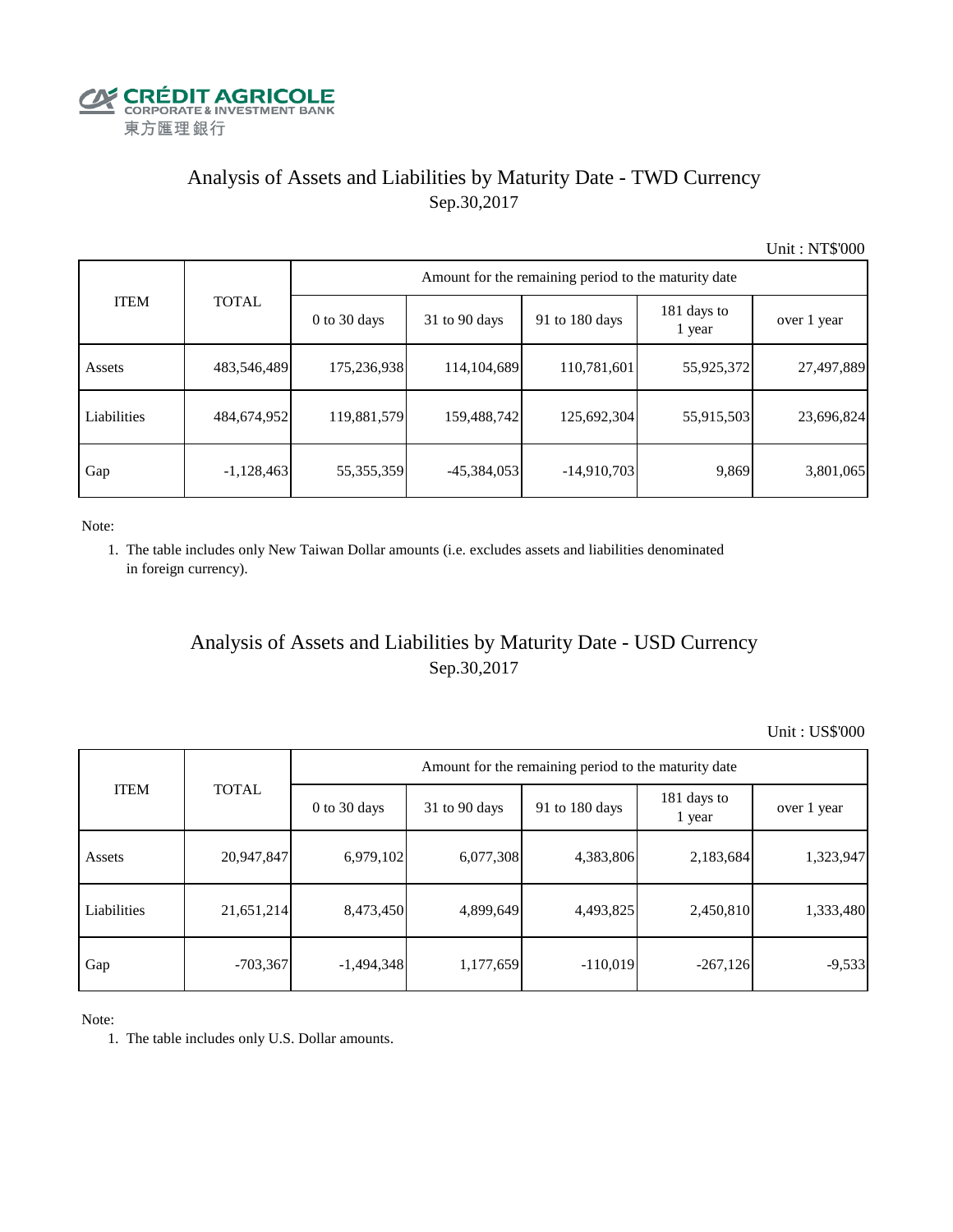

#### Sale of Distressed Debt Information Sep.30,2017

1. Transcation information of distressed debt sale Unit: NT\$'000

Transaction  $\frac{\text{D}}{\text{Date}}$  Counterparty Debt Component Book Value Selling Price Gain/loss from disposal Condition of Agreement Relationship with counterparty - - - - - - - -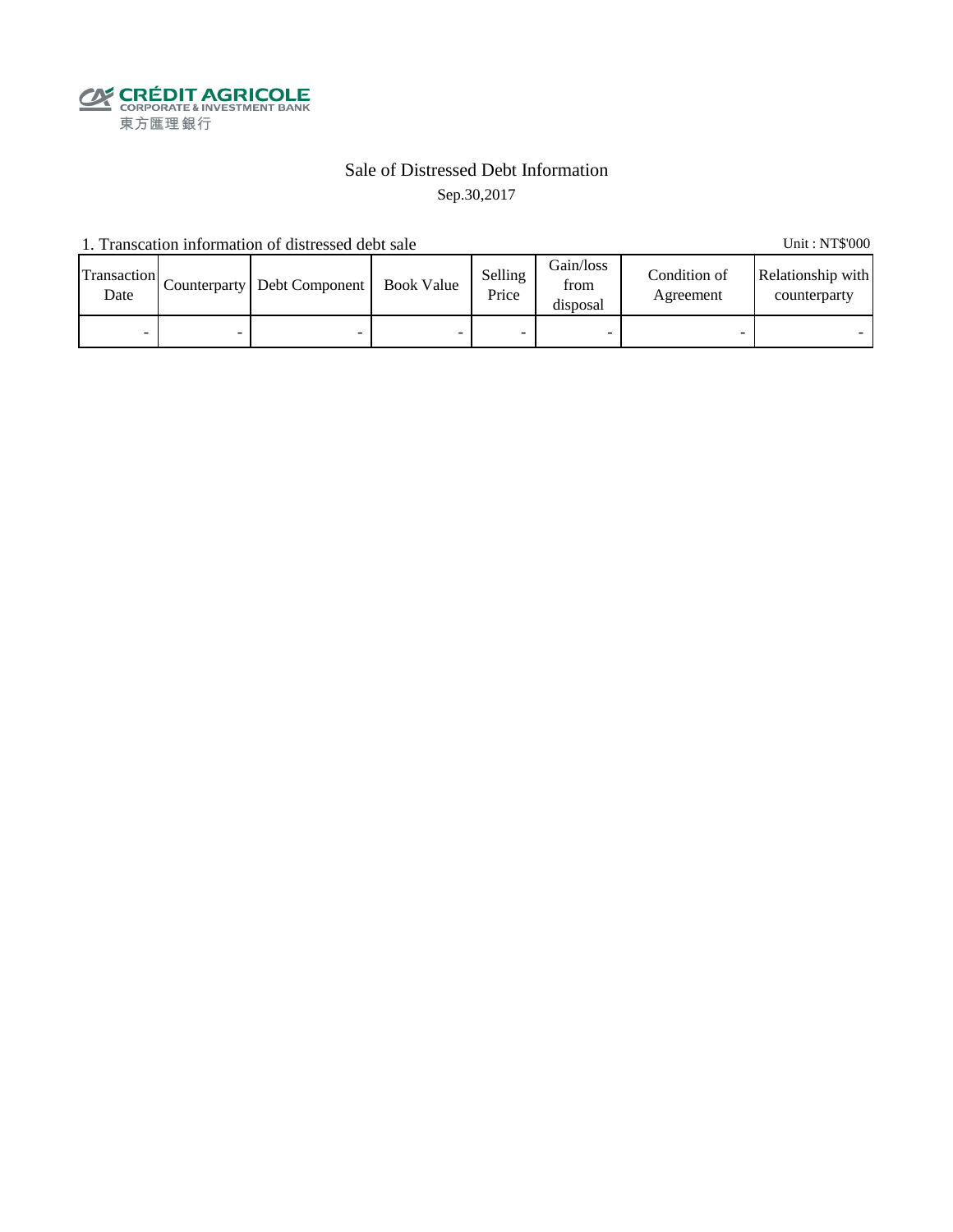

#### Information of reinvestment business Sep.30,2017

Unit : NT\$'000

| Investee<br>company | Main<br>Locatio  <br>n<br>Item |           | Stockholdi   Investment<br>ng ratio in<br><b>Book</b><br>Closing<br>Value<br>Period | Realized | Conditions of share consolidation between the<br>company and its affiliated companies |                                    |                                 |                          |                                        |         |
|---------------------|--------------------------------|-----------|-------------------------------------------------------------------------------------|----------|---------------------------------------------------------------------------------------|------------------------------------|---------------------------------|--------------------------|----------------------------------------|---------|
|                     |                                | Operating |                                                                                     |          | Gain/Loss in<br>Current<br>Period                                                     | Current number<br>of stock holding | Pro Forma<br>number of<br>stock | of stock                 | Total<br>Number Stockholdin<br>g ratio | Remarks |
| -                   |                                | -         | $\overline{\phantom{0}}$                                                            | -        | $\overline{\phantom{a}}$                                                              | -                                  |                                 | $\overline{\phantom{0}}$ |                                        |         |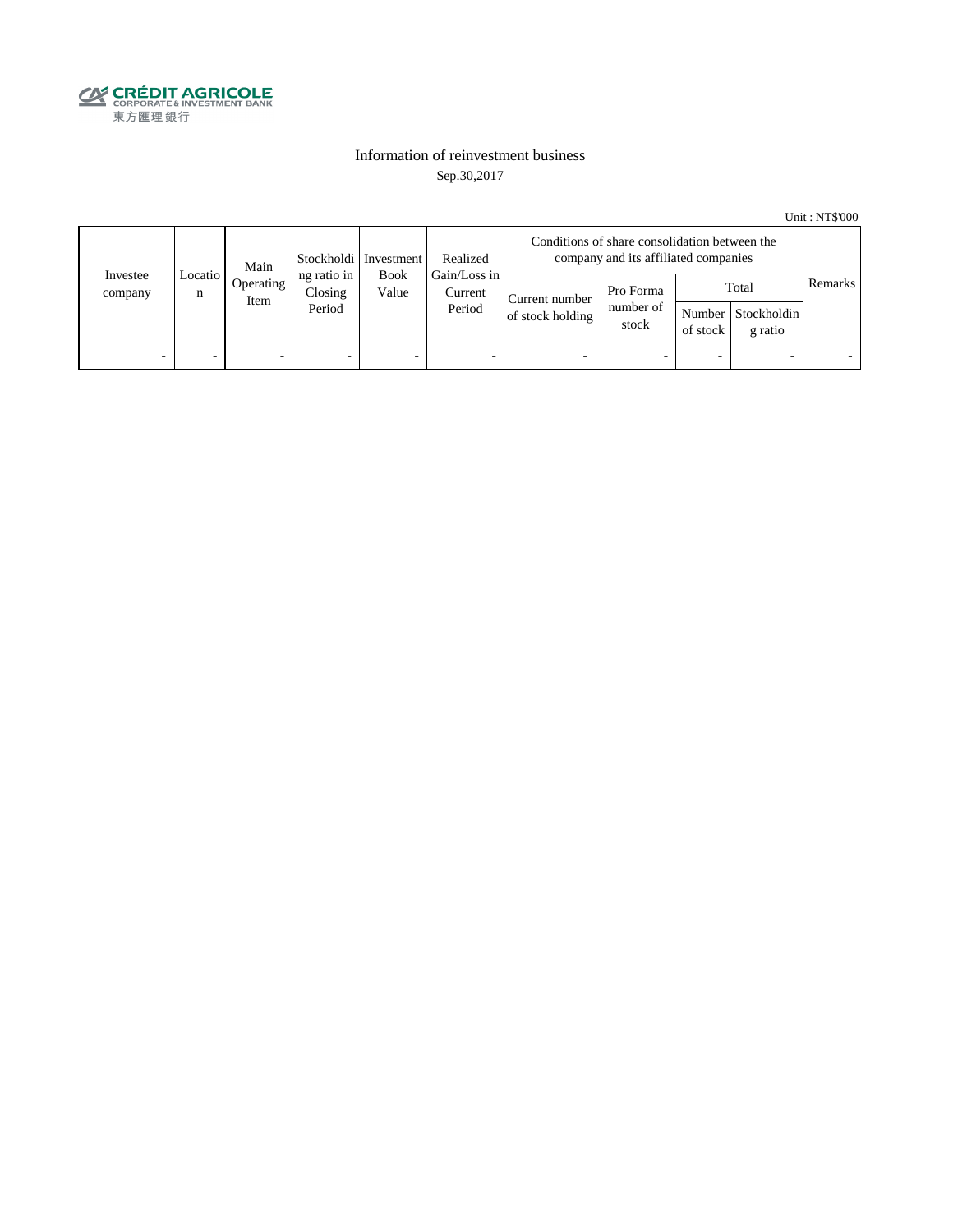

## Ratio of Deposits, Time Deposits and Foreign Currency Deposits to Total Deposits

Unit : NT\$'000, %

|                                | Sep.30,2017 | Sep.30,2016 |  |  |
|--------------------------------|-------------|-------------|--|--|
| Demand deposits                | 2,883,222   | 629,256     |  |  |
| % of Demand deposits           | 7.28 %      | 1.59 %      |  |  |
| Time deposits                  | 36,728,552  | 38,823,803  |  |  |
| % of Time deposits             | 92.72 %     | 98.41 %     |  |  |
| Foreign currency deposits      | 35,209,972  | 27,550,056  |  |  |
| % of Foreign currency deposits | 88.89%      | 69.83 %     |  |  |

Note:

1. % of Demand deposits = demand deposits  $\div$  total deposits ;

% of Time deposits = time deposits  $\div$  total deposits ;

- % of Foreign currency deposits = foreign currency deposits  $\div$  total deposits
- 2. Demand deposits and Time deposits include Foreign currency deposits and Treasury deposits.
- 3. Postal office deposits are excluded.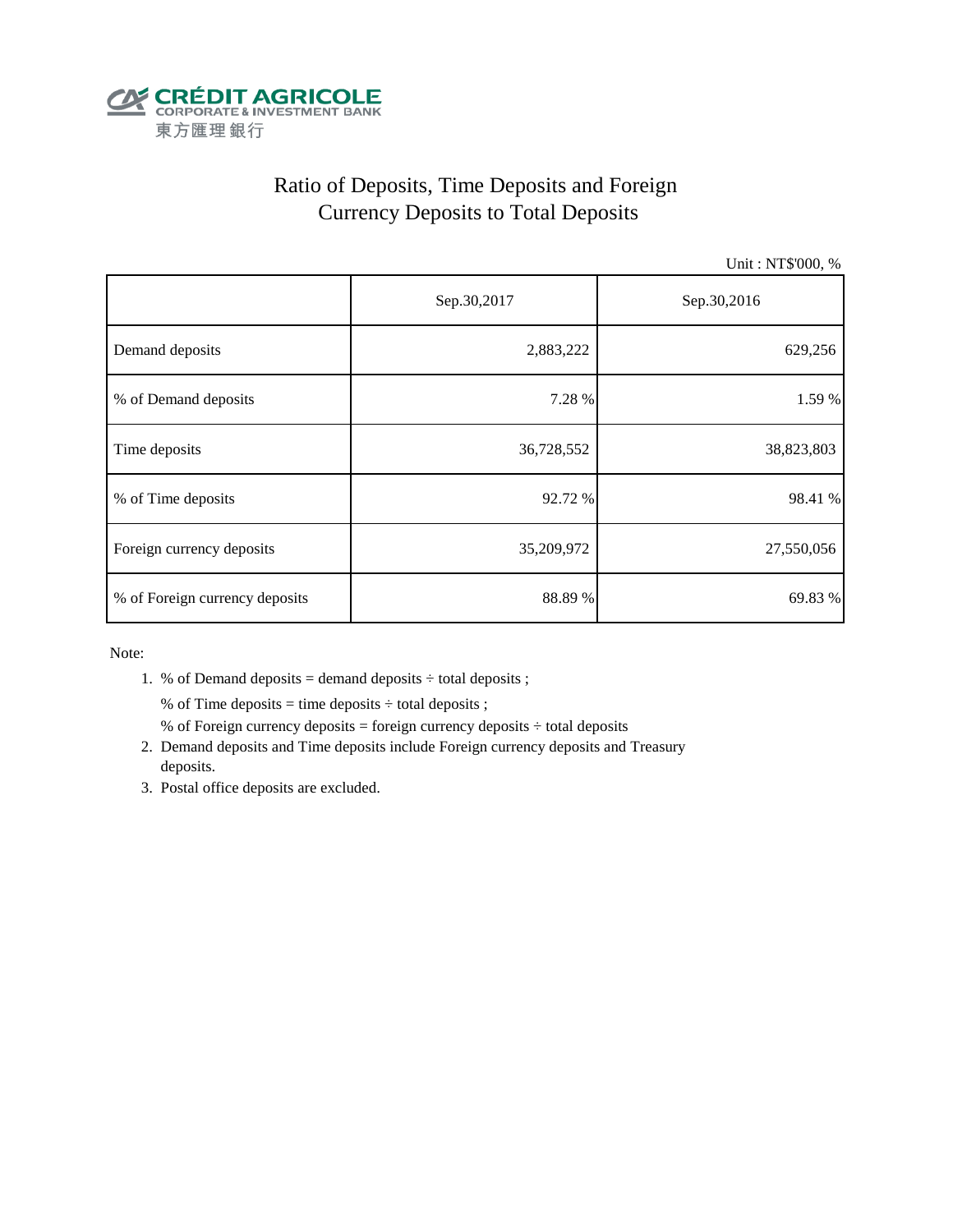

## Ratio of Small and Medium-Size Enterprise (SME) Loans

Unit : NT\$'000, %

|                     | Sep.30,2017 | Sep.30,2016 |  |  |
|---------------------|-------------|-------------|--|--|
| <b>SME</b> Loans    | -           |             |  |  |
| % of SME Loans      | $0.00~\%$   | $0.00~\%$   |  |  |
| Consumer Loans      |             |             |  |  |
| % of Consumer Loans | 0.00 %      | 0.00 %      |  |  |

Note:

1. % of SME Loans = SME Loans ÷ Total Loans;

% of Consumer Loans = Consumer Loans ÷ Total Loans

 2. Small and Medium-Size Enterprises (SME) are identified according to the definition promulgated by the Banking Bureau.

Employee Loans under Welfare Committee and other individual Consumer Loans.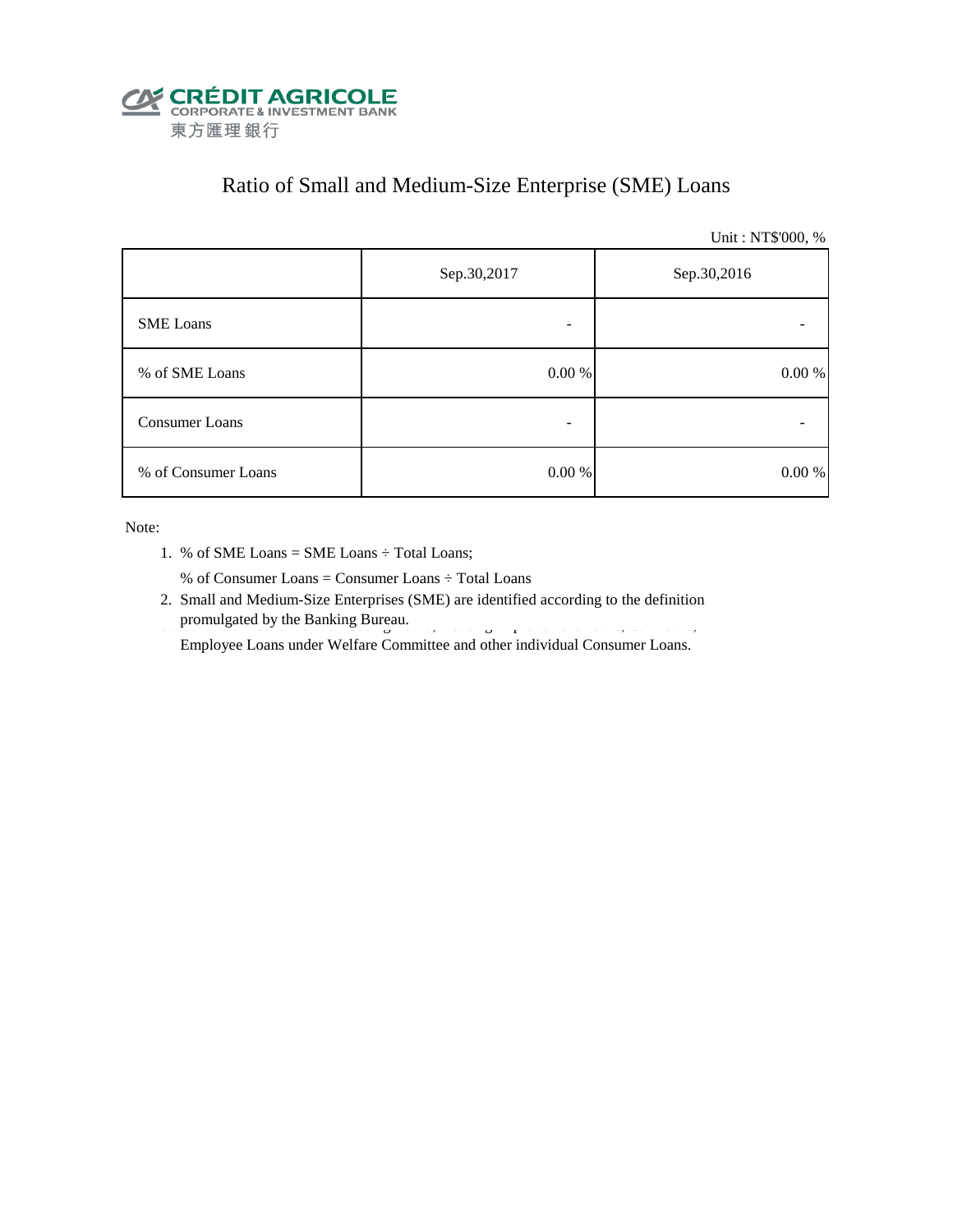

## Interest Bearing Assets and Interest Paying Liabilities

|                                                          |                    |                          |                    | Unit: NT\$'000, %        |  |
|----------------------------------------------------------|--------------------|--------------------------|--------------------|--------------------------|--|
|                                                          | Sep.30,2017        |                          | Sep.30,2016        |                          |  |
| <b>ITEM</b>                                              | Average<br>balance | Average<br>interest rate | Average<br>balance | Average<br>interest rate |  |
| Interest bearing assets                                  | 70,505,088         | 1.46 %                   | 125,615,901        | 1.18 %                   |  |
| Due from Central Bank, other branches<br>and other banks | 8,891,871          | 0.57%                    | 54,009,950         | 0.90%                    |  |
| Securities purchased                                     | 9,332,795          | 0.61%                    | 9,121,538          | 1.79 %                   |  |
| A/R Forfaiting - without recourse                        | 19,913,610         | 1.66 %                   | 20,384,975         | 0.98 %                   |  |
| Loans, discounted notes and bills                        | 32,366,812         | 1.95 %                   | 42,099,438         | 1.41 %                   |  |
| Interest paying liabilities                              | 72,772,659         | 1.49 %                   | 132,208,615        | 0.88 %                   |  |
| Due to banks and other branches                          | 39,820,050         | 1.45 %                   | 92,192,476         | 0.77 %                   |  |
| Deposits (demand deposits, time<br>deposits and NCD)     | 32,952,609         | 1.54 %                   | 40,016,139         | 1.13 %                   |  |

Note:

1. Average balance is based on daily average balance of interest bearing assets or interest liabilities.

 2. Interest bearing assets or interest paying liabilities are disclosed in accordance with the chart of accounts or their nature.